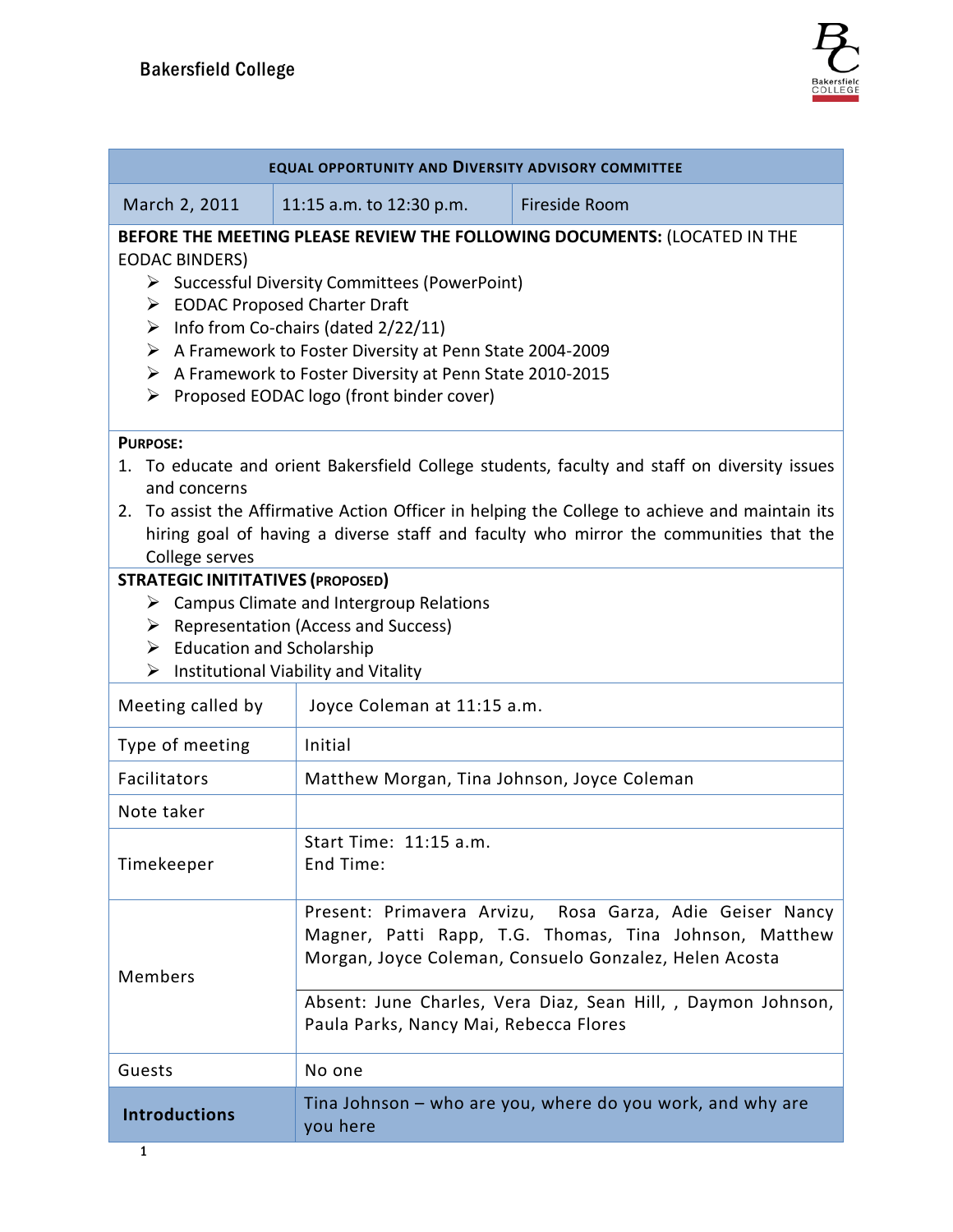

| <b>Ice-Breaker</b>                                                                                                                                                                                                                                                                                                                                                                                                                                                                                                                                                                                                                                                                                                                                                                                                                                                                                                                                                                                                                                                                                                                                                                                                                                                                                                                                                                                                                                                                                                                                                                                                                                                                                                                                                                                                                                                                                                            | Joyce Coleman - 3 C's |  |  |  |  |
|-------------------------------------------------------------------------------------------------------------------------------------------------------------------------------------------------------------------------------------------------------------------------------------------------------------------------------------------------------------------------------------------------------------------------------------------------------------------------------------------------------------------------------------------------------------------------------------------------------------------------------------------------------------------------------------------------------------------------------------------------------------------------------------------------------------------------------------------------------------------------------------------------------------------------------------------------------------------------------------------------------------------------------------------------------------------------------------------------------------------------------------------------------------------------------------------------------------------------------------------------------------------------------------------------------------------------------------------------------------------------------------------------------------------------------------------------------------------------------------------------------------------------------------------------------------------------------------------------------------------------------------------------------------------------------------------------------------------------------------------------------------------------------------------------------------------------------------------------------------------------------------------------------------------------------|-----------------------|--|--|--|--|
|                                                                                                                                                                                                                                                                                                                                                                                                                                                                                                                                                                                                                                                                                                                                                                                                                                                                                                                                                                                                                                                                                                                                                                                                                                                                                                                                                                                                                                                                                                                                                                                                                                                                                                                                                                                                                                                                                                                               |                       |  |  |  |  |
| The Equal Opportunity and Diversity Advisory Committee                                                                                                                                                                                                                                                                                                                                                                                                                                                                                                                                                                                                                                                                                                                                                                                                                                                                                                                                                                                                                                                                                                                                                                                                                                                                                                                                                                                                                                                                                                                                                                                                                                                                                                                                                                                                                                                                        |                       |  |  |  |  |
| $\triangleright$ Proposed Charter<br>Matthew Morgan<br>$\triangleright$ Strategic Initiatives<br>Joyce Coleman<br>Tina Johnson<br>Logo<br>➤<br>$\triangleright$ Logistics<br>Joyce Coleman<br>Discussion:<br>Members read and discussed the proposed charter<br>$\bullet$<br>Cultural Diversity Value - determined to be acceptable<br>$\bullet$<br>Purpose - although California no longer has an Affirmative Action program, to<br>$\bullet$<br>remove the 2 <sup>nd</sup> listed EODAC purpose requires approval of various groups of<br>campus - at this point, group determined to not invest energy in modifying this<br>statement, but to invest energy in purpose # 1 and a systemic program will include<br>affirmative action objectives<br>Vision $-$ no changes<br>$\bullet$<br>Strategic Initiatives discussed - Penn State philosophy to be used as a template<br>(tailored to Bakersfield College) as EODAC begins to use a systemic approach to<br>address diversity at Bakersfield College.<br>Structure<br>$\bullet$<br>Strategic Initiative Co-chairs and Members<br>$\circ$<br>Campus Climate and Intergroup Relations -<br>O<br>Co-chairs: Helen Acosta and Rosa Garza<br>٠<br><b>Members: Nancy Magner</b><br>Representation (Access and Success)<br>$\circ$<br>Co-chairs: Tina Johnson and Primavera Arvizu<br>Members: Consuelo Gonzalez, Nancy Mai<br><b>Education and Scholarship</b><br>$\circ$<br>Co-chairs: Matthew Morgan and<br>Members: Consuelo Gonzalez, Helen Acosta, Rosa Garza<br>ш<br>Institutional Viability and Vitality<br>$\circ$<br>Co-chairs: Joyce Coleman and TJ Thomas<br>п<br>Members: Primavera Arvizu<br>٠<br>Anyone can be a member of a strategic initiative work group; the individual doesn't<br>have to be a member of the EODAC. The strategic initiative work groups are where<br>the EODAC gets completed. The work groups will bring their goals and objectives to |                       |  |  |  |  |
| the Committee for discussion/voting.                                                                                                                                                                                                                                                                                                                                                                                                                                                                                                                                                                                                                                                                                                                                                                                                                                                                                                                                                                                                                                                                                                                                                                                                                                                                                                                                                                                                                                                                                                                                                                                                                                                                                                                                                                                                                                                                                          |                       |  |  |  |  |